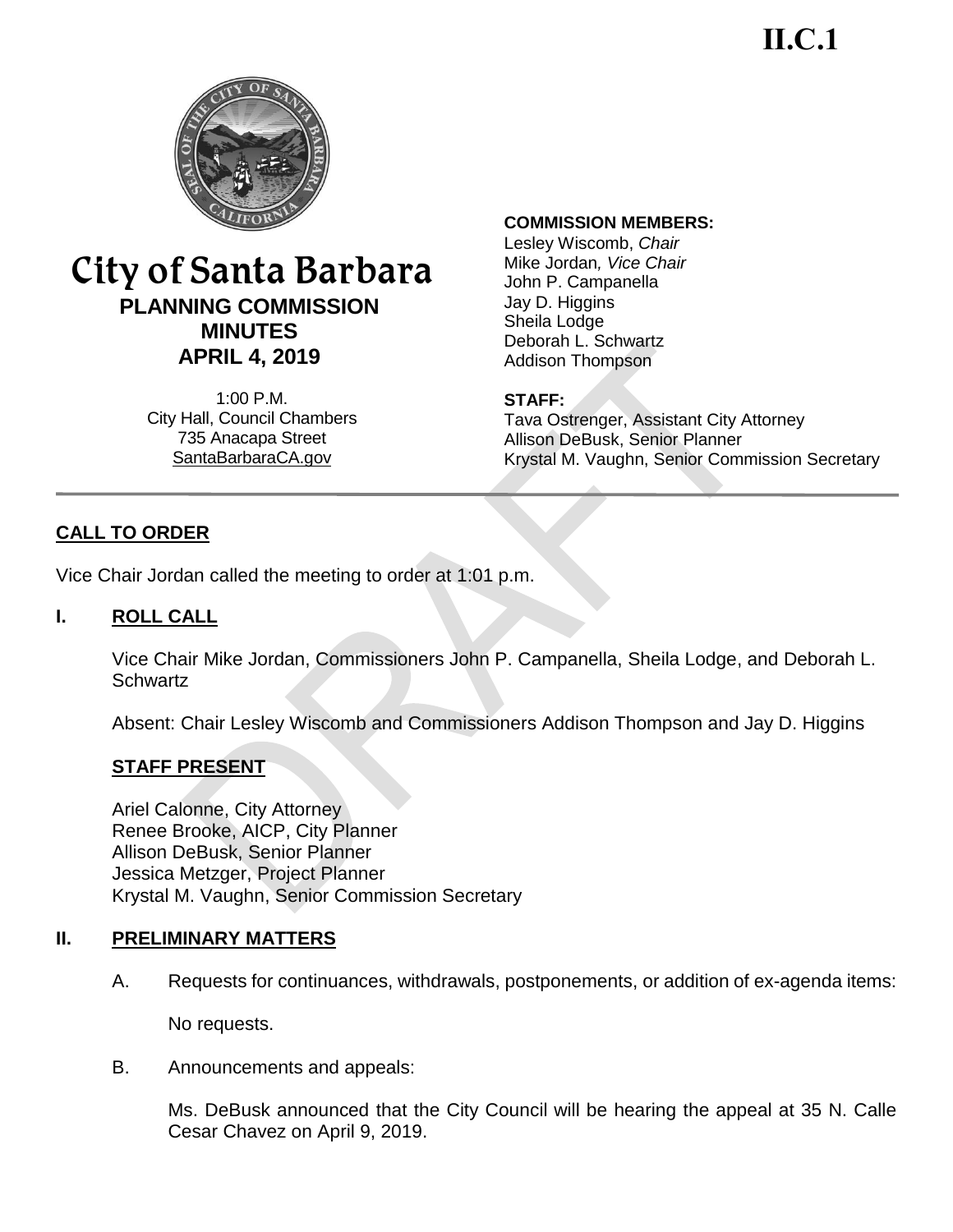- C. Review, consideration, and action on the following draft Planning Commission minutes and resolutions:
	- 1. March 7, 2019 Minutes

**MOTION: Lodge/Campanella**

Approve the minutes as amended.

The motion carried by the following vote: Ayes: 4 Noes: 0 Abstain: 0 Absent: 3 (Wiscomb, Higgins, Thompson)

2. PC Resolution No. 004-19 517 Chapala Street

> **MOTION: Lodge/Campanella** Approve the resolutions as presented.

The motion carried by the following vote: Ayes: 4 Noes: 0 Abstain: 0 Absent: 3 (Wiscomb, Higgins, Thompson)

D. Comments from members of the public pertaining to items not on this agenda:

Public comment opened at 1:05 p.m.

The following individual spoke:

1. Cassandra Ensberg, written correspondence was submitted.

Public comment closed at 1:09 p.m.

#### **III. DISCUSSION ITEM**

### **ACTUAL TIME: 1:09 P.M.**

The Planning Commission will receive a presentation of the City's 2018 Annual Housing Element Progress Report and status reports on the Planning Division's current and future work program activities, and consider providing a recommendation to City Council on the Division's prioritization of major work efforts for Fiscal Years 2020 and 2021.

Renee Brooke, AICP, City Planner, gave the Staff presentation and Jessica Metzger, Project Planner was available to answer any questions.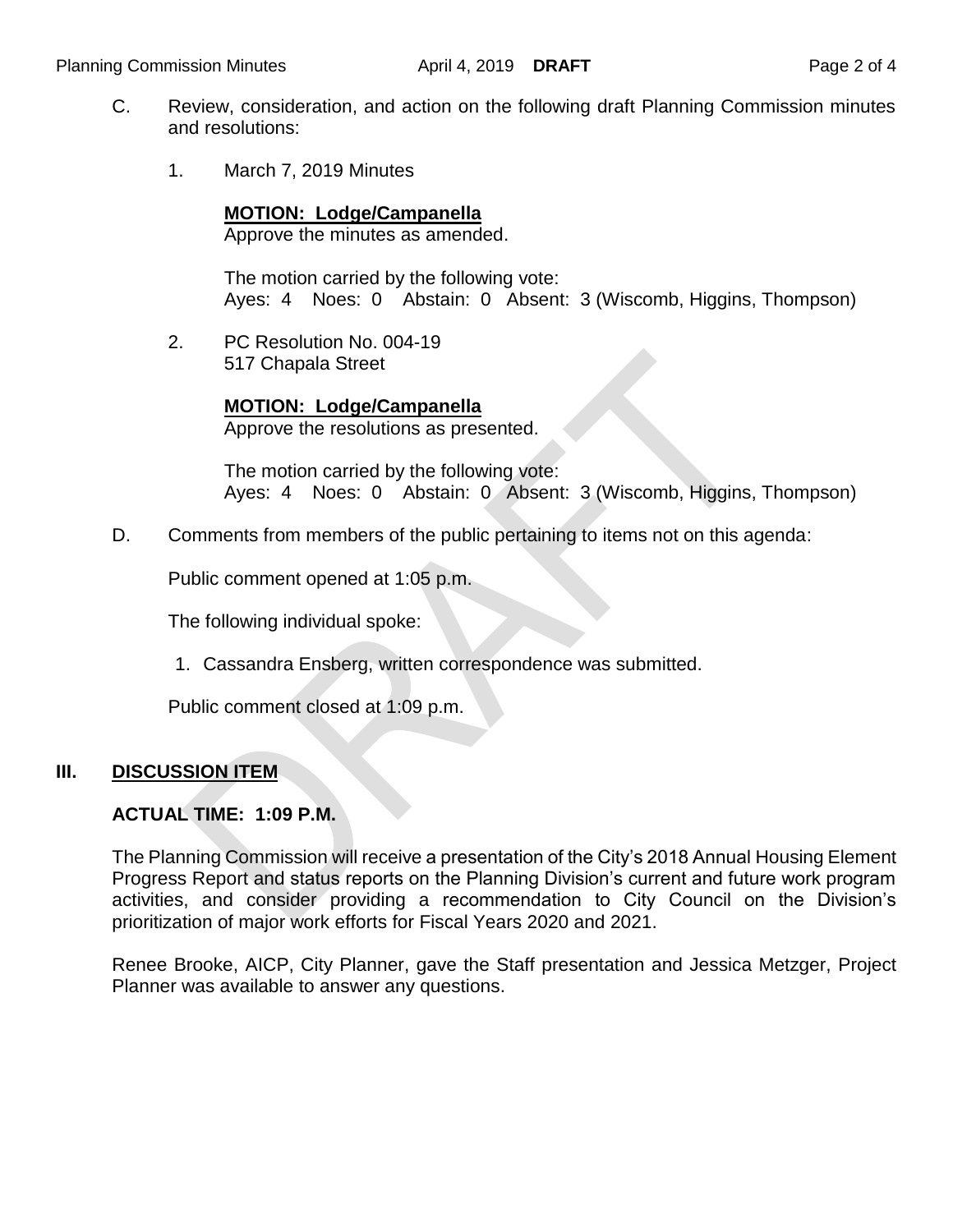# **MOTION: Lodge/--**

Recommend to City Council staff's recommendation of the Planning Division's major work efforts for Fiscal Years 2020 and 2021 to be prioritized as follows:

- General Plan Supplemental Program EIR (previously prioritized in April 2018)
- Climate Action Plan Update
- SB 743 Implementation (Vehicle Miles Traveled)
- SBMC Title 30 Certification by the California Coastal Commission

Motion failed due to lack of second.

### **MOTION: Campanella/Schwartz**

Recommend to the City Council that the Planning Division's major work efforts for Fiscal Years 2020 and 2021 to be as follows:

- Accelerate the General Plan Supplemental Program EIR process.
- Accelerate the Phase 2 AUD Amendments, including staff's recommendation to eliminate the trial period.
- Increase or reallocate resources to accelerate multi-family housing production (e.g. deficient RHNA targets) and to include coordination with Housing Authority of the City of Santa Barbara.
- Increase or reallocate resources to re-assess or improve the Adaptive Management Program report.
- Increase or reallocate resources to consolidate related work efforts and compress associated timelines.
- Forward staff's recommendation on prioritization of the following:
	- o General Plan Supplemental Program EIR (previously prioritized in April 2018)
	- o Climate Action Plan Update
	- o SB 743 Implementation (Vehicle Miles Traveled)
	- o SBMC Title 30 Certification by the California Coastal Commission

This motion carried by the following vote:

Ayes: 3 Noes: 1 (Lodge) Abstain: 0 Absent: 3 (Wiscomb, Higgins, Thompson)

# **IV. ADMINISTRATIVE AGENDA**

# **ACTUAL TIME: 4:41 P.M.**

- A. Committee and Liaison Reports:
	- 1. Staff Hearing Officer Liaison Report

No report.

- 2. Other Committee and Liaison Reports
	- a. Commissioner Campanella reported on the Architecture Board of Review meetings of March 11 and 25, 2019.
	- b. Commissioner Lodge reported on the Historic Landmarks Commission meeting of April 3, 2019.